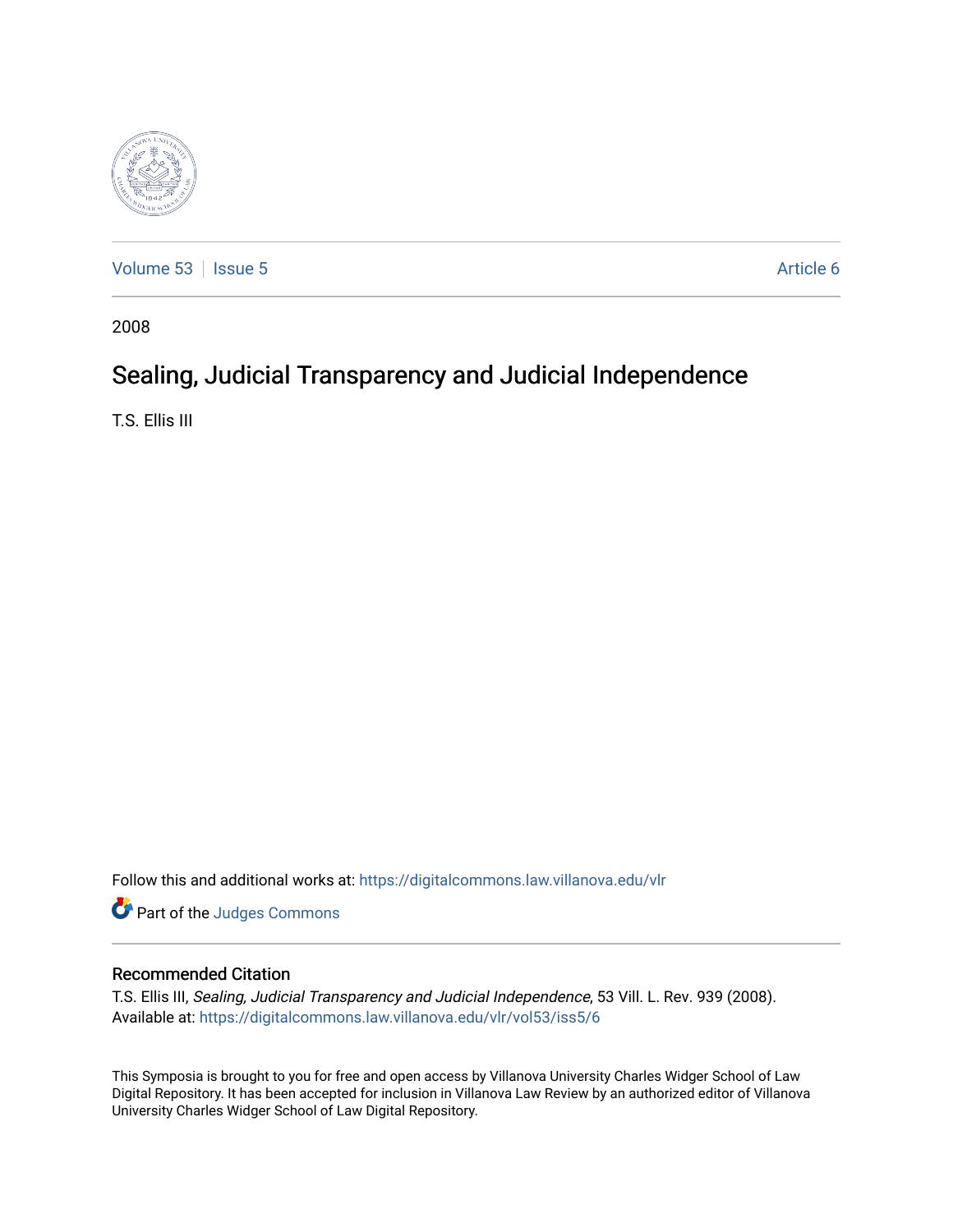## SEALING, JUDICIAL TRANSPARENCY AND JUDICIAL INDEPENDENCE

#### **HON.** T. S. **ELLIS, III\***

THE rule of law is the proud boast of many societies, but the hardearned achievement of far fewer. In part, this is so because the *sine qua non* of the rule of law is an independent judiciary, a delicate institution both difficult to establish and no less difficult to sustain. Our history tells us that judicial independence must first be constitutionally conferred and guaranteed, and then, importantly, it must be earned and periodically redeemed by the judiciary through its actions.<sup>1</sup> In other words, judicial in-

1. Because views vary on the proper scope and content of judicial independence, it may be useful to state briefly here my view on the core of this important concept. The starting point in defining the scope and content of judicial independence must be Article III, Section 1 of the United States Constitution, which provides that "[t]he Judges, both of the supreme and inferior Courts, shall hold their Offices during good Behaviour, and shall, at stated Times, receive for their Services, a Compensation, which shall not be diminished during their Continuance in Office." U.S. **CONST.** art. III, § 1. Thus, federal judges enjoy life tenure and may not be removed from office except by way of impeachment, trial and conviction by the United States Senate. And importantly, judges' salaries may not be reduced during their tenure, although judges are not saved from the ravages of inflation. *See* Atkins v. United States, 556 F.2d 1028, 1048 (Ct. **Cl.** 1977) (explaining that Constitution grants Congress discretion to adjust judges' salaries as economic circumstances require, and mere existence of inflation without equivalent increase in judicial salaries did not violate Compensation Clause). Also, federal judges, unlike continental magistrates, may not be transferred or demoted, nor may they be removed from a case or class of cases except by the judicial branch on a showing of actual bias:

Whenever a party to any proceeding in a district court makes and files a timely and sufficient affidavit that the judge before whom the matter is pending has a personal bias or prejudice either against him or in favor of any adverse party, such judge shall proceed no further therein.

28 U.S.C. § 144 (1948). And importantly, neither the Executive Branch nor the Legislative Branch may call a judge to account for his or her decisions. Judges receiving requests or subpoenas to do so should politely but firmly decline. *See* Ian Urbina, *New York's Federal Judges Protest Sentencing Procedures,* N.Y. TIMES, Dec. 8, 2003, at BI (noting House Judiciary Committee's threat to subpoena records of Judge James Rosenbaum and citing alleged "pattern of hostility" in his sentences). Of course, judicial independence does not immunize ajudge from public criticism from any quarter; such criticism is protected by the First Amendment, and the constitutional guarantee of judicial independence is the armor that shields judges from any effect of the criticism on a judge's job or tenure. This does not mean that it is prudent for judges to refuse to consider whether any criticism might be

#### (939)

**<sup>\*</sup>** Senior United States District Judge, Eastern District of Virginia. I would be remiss if I did not thank my law clerk, David Mader, for his assistance in the preparation of this Article. I must also acknowledge my debt to Professor Catherine T. Struve of the University of Pennsylvania Law School, and to her research assistant Colleen Petroni, whose research into the law and procedures surrounding sealing was most helpful. Of course, any remaining errors are mine.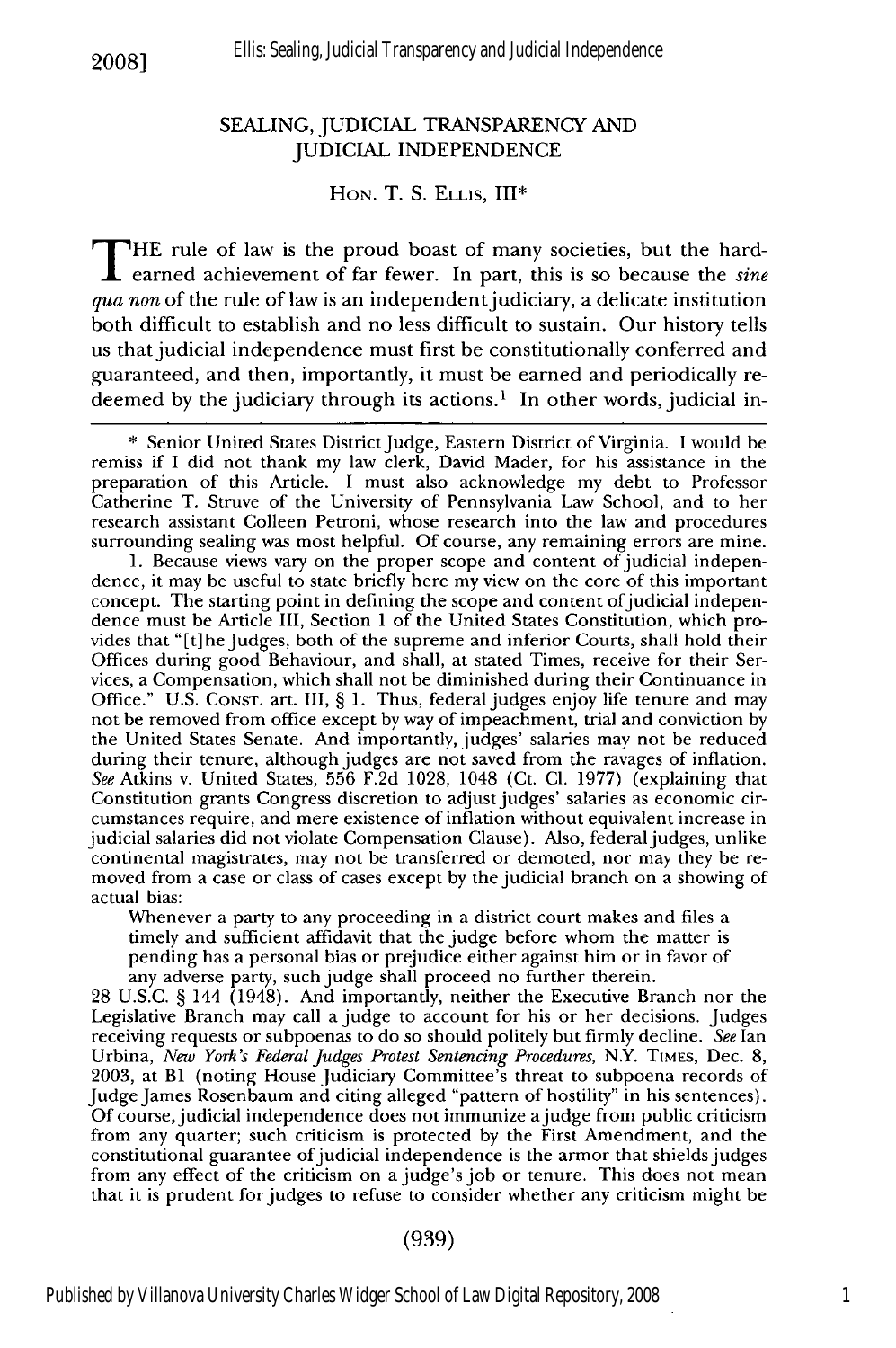dependence is required for judges to do justice, and that independence can only survive as long as judges in fact do justice. And, as the familiar maxim teaches, 'justice should not only be done, but should manifestly and undoubtedly be seen to be done."<sup>2</sup>

940

From this, it follows that judicial independence depends to some degree on the maintenance of judicial transparency; what judges do—the process and product of adjudication—must be largely open to public scrutiny, else risk giving rise to a threat to judicial independence. Secret proceedings, including unwarranted or excessive sealing of court records, engender suspicion, mistrust and a lack of confidence in the judicial process and, if not rare and well understood as necessary, such proceedings will likely lead to attempts to limit judicial authority and independence.

Once the connection between judicial independence and judicial transparency is recognized and understood, a related and important point becomes clear: because judges control the sealing of judicial documents and proceedings, they have an important role to play in enhancing the transparency of judicial action and hence in sustaining judicial independence. By taking care—and taking steps—to ensure that sealing is  $(1)$ minimized and (2) justified or explained on the public record, judges will help ensure their independence  $qua$  judges.<sup>3</sup> This is the simple thesis of this Article. To advance this thesis, this Article begins by briefly clarifying the concept of transparency, and then by reviewing, equally briefly, the legal landscape of sealing principles and requirements, offering along the way very modest suggestions designed to enhance judicial transparency and thereby preserve judicial independence.

I.

By judicial transparency, I simply mean the general public's ability to monitor and examine what happens in the administration of the federal civil and criminal justice systems. Of course, this ability to monitor and examine extends beyond simply knowing who is or was prosecuted, for what and with what result, or who is or was suing whom, for what and with what result. Rather, it extends to the ability to attend and view proceedings, to examine the filed pleadings and documents and to examine the results of the process as may be reflected in a judge's decision or opinion

valid. Also important on the issue of judicial independence is the fact that Congress retains the power to limit federal court jurisdiction, although the nature and extent of this power is debatable. *See* ERWIN CHEMERINSKY, **FEDERAL** JURISDICTION 169-206 (4th ed. 2003) (discussing Congress's power to limit jurisdiction of federal judiciary).

<sup>2.</sup> Rex v. Sussex Justices, 1 K.B. 256, 259 (1924).

<sup>3.</sup> Of course, transparency has beneficial effects in addition to bolsteringjudicial independence. As Professor Resnik has thoroughly and eloquently explained at this Symposium, transparency plays an integral role in the functioning of democratic government, allowing citizens to monitor their elected (and unelected) government officials and make informed choices at the ballot box. See Judith Resnik, *Courts: In and Out of Sight, Site and Cite,* 53 **VILL.** L. REv. (2008).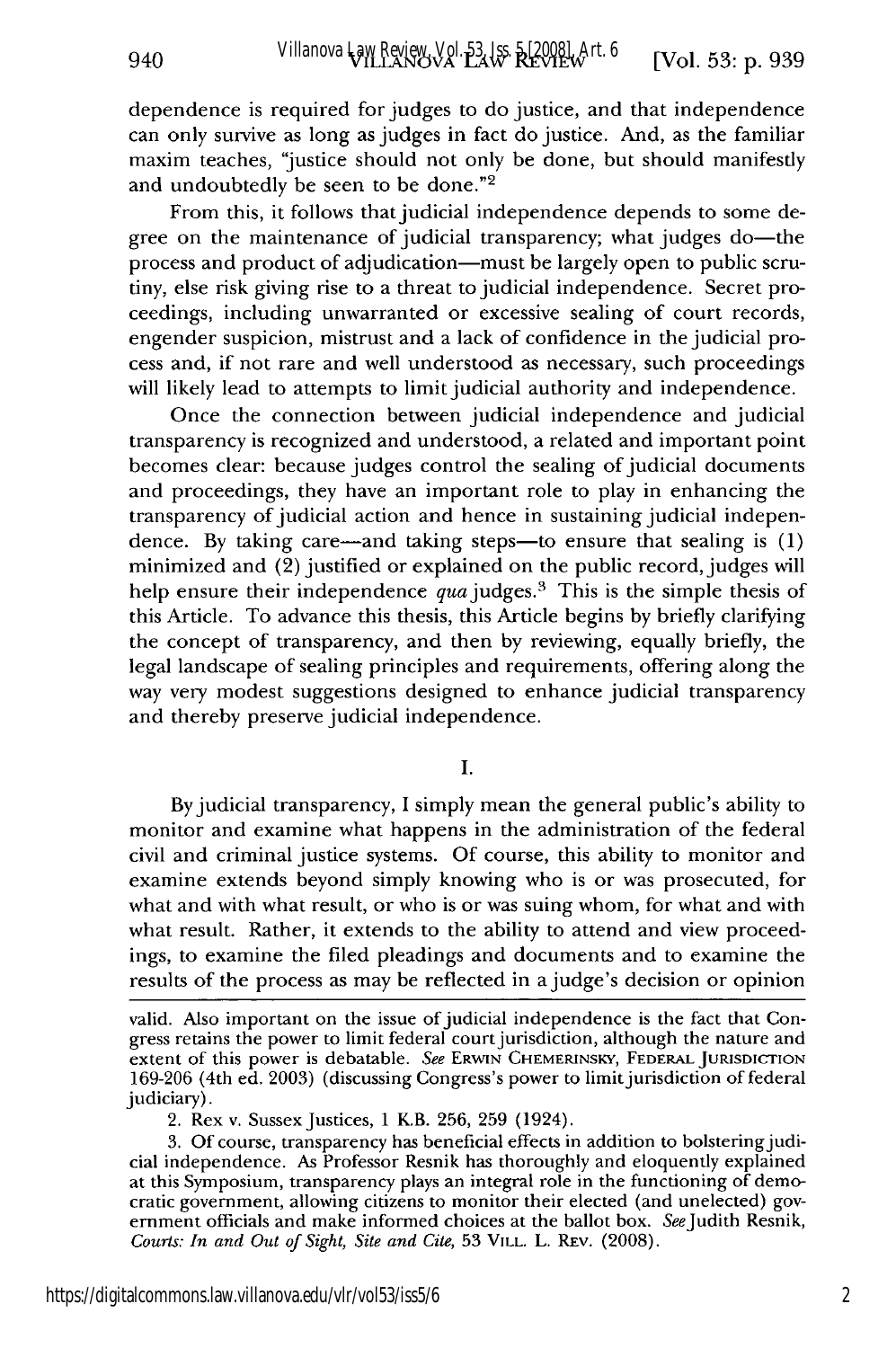and a jury's verdict. Although this description of transparency is straightforward and uncontroversial, there is a further subtlety to the concept that warrants description here.

Transparency is a function of both technology and public expectations, and both of these factors vary over time. This point is easily illustrated. At the time of the founding and through a substantial part of the nineteenth century, judicial transparency meant chiefly that court proceedings were open to the public. Indeed, in many communities, courthouse proceedings were a popular, if not the sole, source of public entertainment. Court pleadings and documents, in general, were only irregularly publicly available, but this was apparently not a major public concern, as apart from the legal community, the public seemed little interested in court pleadings or documents. This changed toward the end of the nineteenth century, and by the twentieth century the public had come to expect and demand access not just to live court proceedings, but to court pleadings and documents as well. Thus, by the time I was appointed to the federal bench in 1987, publicly acceptable judicial transparency consisted of public attendance at court proceedings and the ability to review and copy all unsealed court pleadings and documents. Time has since wrought further changes.

The technological revolution brought about by the advent and maturity of computers and the internet has changed what is required for adequate judicial transparency, no less than it has changed so much else in our lives. Electronic filing and paperless docketing have transformed the way the courts do business and the way in which the public interacts with the courts. No longer is it necessary for a citizen to go to the clerk's office at the courthouse to review court records; now, with a PACER account, any individual with access to an internet connection can access and review court documents from his or her home, office, school or public libraryor even, thanks to the recent explosion in wireless technology, an individual's local coffee shop.4 These technological advances have the potential to facilitate judicial transparency in obvious ways, lowering the practical costs of access to court documents for many members of the public.<sup>5</sup> Less obviously, but no less importantly, these technological advances have also stimulated a shift in the public's appetite for access to court records. As citizens have grown accustomed to having a wealth of knowledge at their fingertips via the internet and various search engines, their appetite (especially among academics) to consume court data in searchable, statistically

<sup>4.</sup> PACER (Public Access to Court Electronic Records) is "an electronic public access service that allows users to obtain case and docket information from Federal Appellate, District and Bankruptcy courts." See What is Pacer?, http://pacer. psc.uscourts.gov/pacerdesc.html (last visited Apr. 9, 2008).

<sup>5.</sup> It should be noted that those without access to the internet or PACER may still review documents at the courthouse and may request copies of those documents, for a modest per-page fee.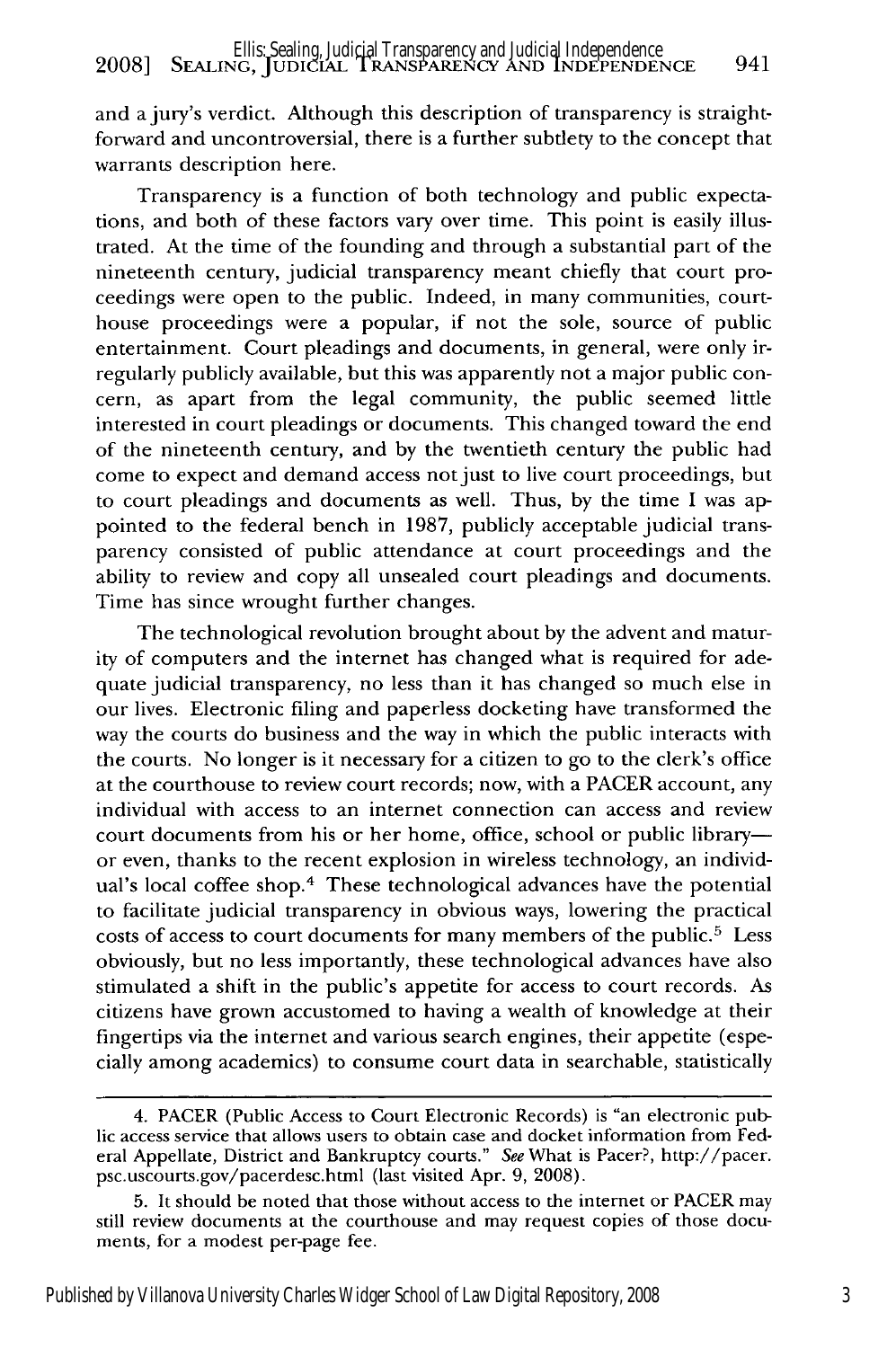analyzable form has understandably grown. An example from a conference discussion nicely illustrates this point.

942

Conference participants report that academics and practitioners seek to have access to sentencing data byjudge. This data, as a practical matter, is not publicly available. Judgment and commitment orders setting forth the sentence imposed in each case, the reasons in support thereof and the related Sentencing Guidelines calculations are typically public documents and may be individually reviewed to discover the identity of the sentencing judge; this would be a laborious and time-consuming undertaking. As it happens, the Administrative Office of the United States Courts and the Sentencing Commission have this data in a form that identifies the sentencing judge and in a form that is searchable by judge. Yet, by virtue of an agreement among the Sentencing Commission, the Judicial Conference of the United States and the Administrative Office of the United States Courts, this data is not publicly available. <sup>6</sup>

Were this data available to academics and practitioners, academics would be able to analyze and criticize the sentencing practices of specific judges or districts. Moreover, practitioners would be able to argue to a judge in a particular case that his or her past sentences were more severe than those imposed by the judge's colleagues and that the judge should therefore impose a less severe sentence in the case at bar in order to avoid a prohibited unwarranted disparity.<sup>7</sup> Putting aside the merits of any such argument (either in general or in a specific case), there is no persuasive reason to conclude that such an argument never deserves to be made and that the data should be made publicly available only in a form that effectively precludes academics and practitioners from scrutinizing and analyzing sentences imposed by specific judges.

This is just one example of the way in which changing technology affects the public's appetite for information concerning court proceedings. This in turn changes and affects the requirements for judicial trans-

*<sup>6.</sup> See* THE CHIEF JUSTICE, REPORT OF THE PROCEEDINGS OF THE JUDICIAL CONFERENCE OF THE UNITED STATES 20 (Mar. 18, 2003), *available at* http://www.us courts.gov/judconf/marc03proc.pdf (recognizing continued applicability of agreement); THE CHIEF JUSTICE, REPORT OF THE PROCEEDINGS OF THE JUDICIAL CON-FERENCE OF THE UNITED STATES 88 (1995) (justifying agreement based on "the potential for judge-specific information taken out of context to be misinterpreted"); THE CHIEF JUSTICE, REPORT OF THE PROCEEDINGS OF THE JUDICIAL CONFERENCE OF THE UNITED STATES 21 (1995) (same). The fact that data may be misinterpreted and judges may be criticized is not a valid reason to withhold information. Criticism of judges, whether valid or invalid, is the very reason judges have independence.

*<sup>7.</sup> See* 18 U.S.C. § 3553(a) (6) (2000) ("The court, in determining the particular sentence to be imposed, shall consider . . . the need to avoid unwarranted sentence disparities among defendants with similar records who have been found guilty of similar conduct **.... ").**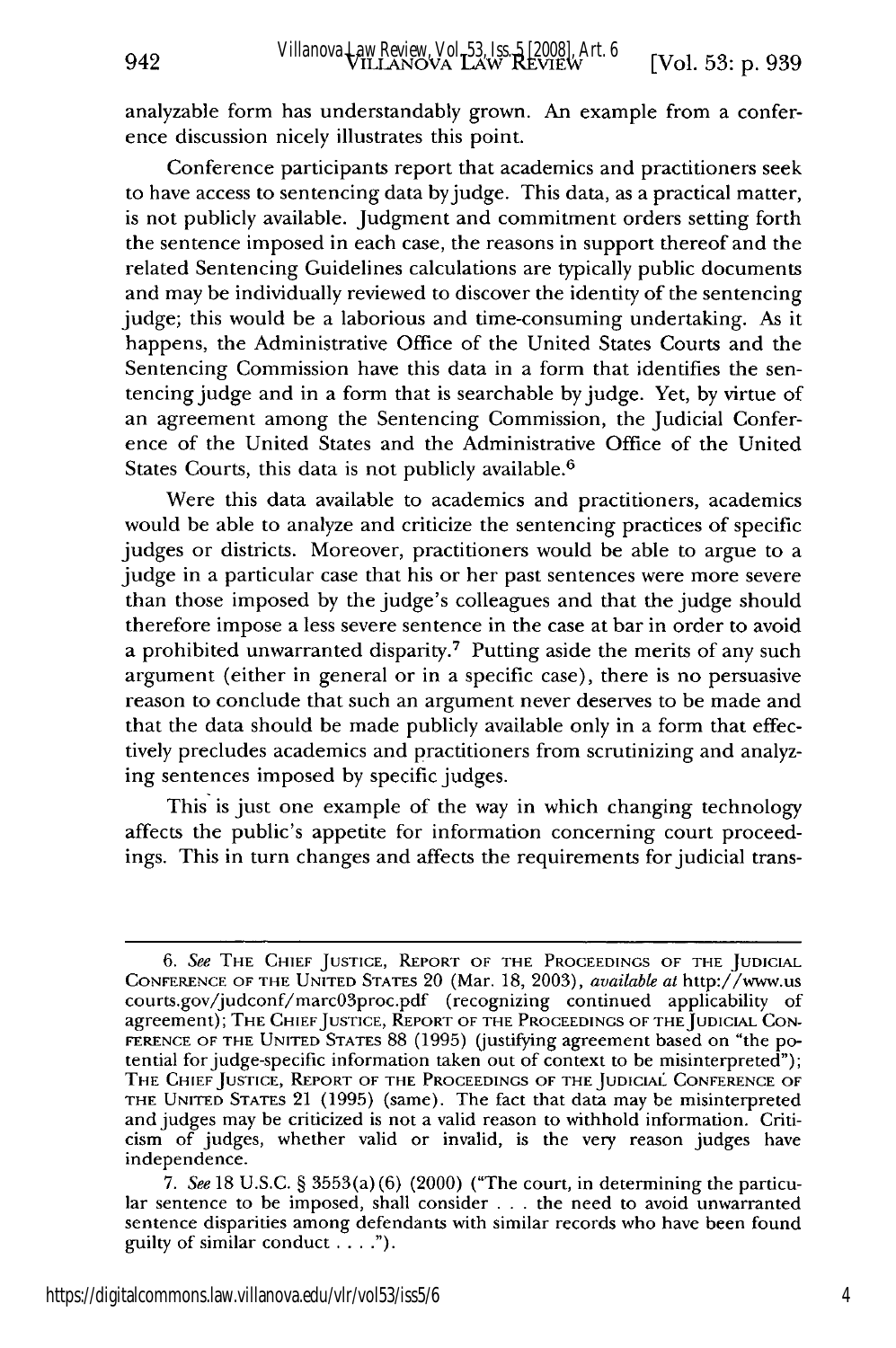parency.8 The essential transparency principle is clear: given the ease with which the information about court proceedings and the administration of justice can be made publicly available with new technology, and given the public's expectations created by this ease of access, it follows that judicial transparency *today* requires that (unless the law dictates otherwise) civil and criminal court proceedings and data should be made public in a form that does not conceal the judge's identity or otherwise hamper statistical or other analyses. As it happens, the existing governing law on sealing court pleadings and documents is generally consistent with this principle.

II.

The starting point in reviewing the landscape of opinion sealing is to examine the roots of the public's constitutional and common law rights of access to judicial proceedings. These rights properly limit a court's ability to close judicial proceedings by sealing court records or proceedings. A review of the history and scope of these rights is the necessary first step in identifying the proper use and limits of sealing.

The First Amendment's right of access to judicial records is rooted in a more general right of public access to judicial proceedings, and specifically to criminal trials.9 As the Supreme Court noted in *Globe Newspaper Co. v. Superior Court,10* the right of access to trials is based on two particular features of the criminal justice system.<sup>11</sup> First, the criminal trial has historically been open to the public-a presumption of openness that significantly predates the Constitution.<sup>12</sup> And second, public access to, and scrutiny of, criminal trials plays a vital role in safeguarding the integrity of the judicial process and, through it, of government as a whole.<sup>13</sup> In particular, public access "fosters an appearance of fairness" and "permits the public to participate in and serve as a check upon the judicial process." $14$ Together, these features create a strong presumption against the restriction of public access to court proceedings. Although the First Amendment does not compel public access to every type of proceeding,<sup>15</sup> the Supreme Court has made clear that a proceeding is subject to the First

*11. See Globe Newspaper,* 457 U.S. at 605.

12. *See id.; see also Richmond Newspapers,* 448 U.S. at 564-69 (detailing history of public access to criminal trials).

13. *See, e.g., Globe Newspaper,* 457 U.S. at 606.

14. *Id.*

15. *See* Classified Information Procedures Act (CIPA), 18 U.S.C. app. 3 §§ 1- 16 (2000 & Supp. 2003, 2005).

<sup>8.</sup> Although the agreement not to disclose sentencing information byjudge is not strictly speaking a sealing decision, it is in effect the same thing because it precludes practical review of a particular judge's sentencing decisions.

*<sup>9.</sup> See* Globe Newspaper Co. v. Superior Court, 457 U.S. 596, 603-06 (1982); Richmond Newspapers, Inc. v. Virginia, 448 U.S. 555, 563-64 (1980).

<sup>10. 457</sup> U.S. 596 (1982).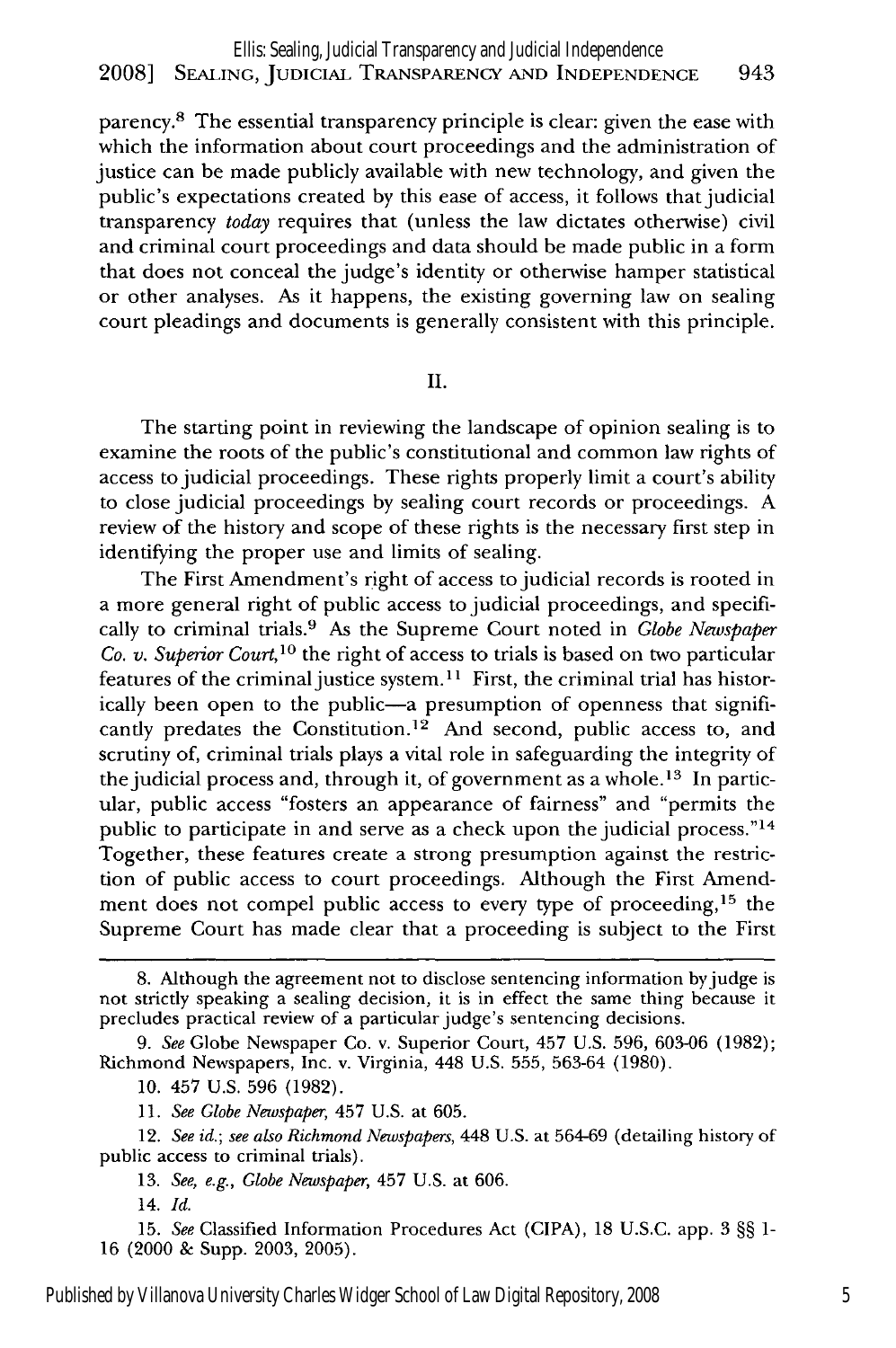Amendment right of public access if it has historically been open to the public and if public access promotes judicial integrity.<sup>16</sup>

Although the Supreme Court has not specifically extended this First Amendment right of public access to civil proceedings,<sup>17</sup> a number of circuit courts have done so, sensibly finding that the same considerations of experience and logic apply equally in the civil and criminal contexts.<sup>18</sup> When it applies, the constitutional right of public access is powerful: it may only be denied on the basis of a compelling governmental interest, and only when the denial is narrowly tailored to serve that interest.<sup>19</sup> But it is also narrow, as it only applies to particular judicial records and documents, such as documents filed in connection with plea hearings and sentencing hearings in criminal trials, and documents filed in connection with summary judgment motions in civil cases.<sup>20</sup>

A common law right of access to court documents and records exists that is distinct from the constitutional right. $21$  Like the First Amendment right, this common law right is based on the importance of public oversight in maintaining judicial transparency.<sup>22</sup> Despite sharing a common genesis, the common law and constitutional rights differ in important respects. The common law right is much broader; it has been held to apply generally to all judicial records and documents, not the subset to which the First Amendment may apply.<sup>23</sup> Although the common law right of access applies more broadly, it applies with less force. The common law presumption in favor of public access can be overcome if it is merely outweighed by countervailing interests, even if those interests are not necessarily compelling, and even if the restriction on access is not narrowly tailored to serve those interests.<sup>24</sup> And whereas a trial court's adjudication of the First Amendment right is reviewed de novo on appeal,<sup>25</sup> application

16. *See* Press-Enterprise Co. v. Superior Court of Cal., 478 U.S. 1, **8-9** (1986).

17. *But see Richmond Newspapers,* 448 U.S. at 580 n.17 ("[W]e note that historically both civil and criminal trials have been presumptively open.").

18. *See, e.g., In re* Providence Journal Co., 293 F.3d 1, 13 n.5 (1st Cir. 2002); Publicker Indus., Inc. v. Cohen, 733 F.2d 1059, 1070 (3d Cir. 1984).

19. SeePress-Enterprise Co. v. Superior Court, 464 U.S. 501, 510 (1984); Stone v. Univ. of Md. Med. Sys. Corp., 855 F.2d 178, 180 (4th Cir. 1988).

20. *See Stone,* 855 F.2d at 180; Rushford v. New Yorker Magazine, Inc., 846 F.2d 249, 253 (4th Cir. 1988); *In* reWash. Post Co., 807 F.2d 383, 390 (4th Cir. 1986).

*21. See* Nixon v. Warner Commc'ns, Inc., 435 U.S. 589, 597 (1978); *see also* United States v. Amodeo, 44 F.3d 141, 145 (2d Cir. 1995); *Stone,* 855 F.2d at 180.

22. *See Nixon,* 435 U.S. at 597-98 ("The interest necessary to support the issuance of a writ compelling access has been found, for example, in the citizen's desire to keep a watchful eye on the workings of public agencies, and in a newspaper publisher's intention to publish information concerning the operation of govemnment.") (citations omitted).

23. *See Stone,* 855 F.2d at 180.

24. *See id.; see also* Newman v. Graddick, 696 F.2d 796, 803 (11th Cir. 1983) (discussing courts' need to balance interests when considering public's access to judicial records).

25. *See* Va. Dep't of State Police v. Wash. Post, 386 F.3d 567, 575 (4th Cir. 2004).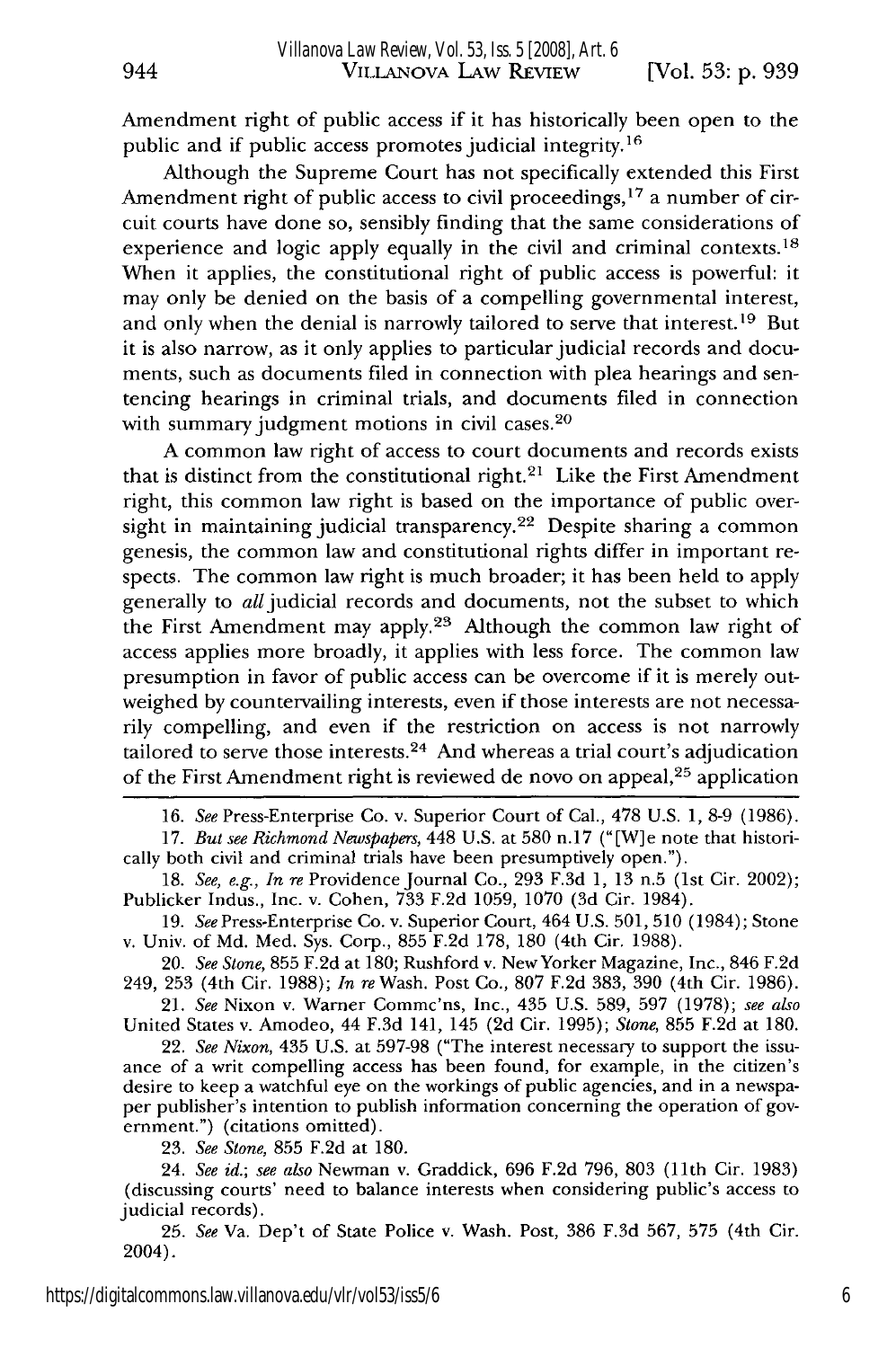## 2008] **SEALING,** JUDICIAL TRANSPARENCY **AND INDEPENDENCE** 945 Ellis: Sealing, Judicial Transparency and Judicial Independence

of the common law right is left to the trial court's discretion and reviewed deferentially.<sup>26</sup>

Although the constitutional and common law rights differ somewhat in breadth and strength, they share a common process of application. When presented with a sealing request based on either the First Amendment or the common law right of access, courts must follow certain procedures before sealing a judicial document or record; which procedures can be found in circuit precedents<sup>27</sup> and court rules.<sup>28</sup> The precise requirements differ somewhat from circuit to circuit, but the basic process is broadly similar: a court seeking to seal a document or proceeding must (1) give public notice of the potential sealing and provide interested parties with an opportunity to object; (2) state the reasons for sealing on the public record; and (3) explain why alternatives to sealing are inadequate. <sup>29</sup>

Of these three steps, the second is the most important-and often the most difficult **to** satisfy. In this regard, courts have identified a number of good reasons to seal court documents. For instance, documents detailing trade secrets may appropriately be sealed, because publication would destroy the value of the secret and likely defeat the purpose of the litigation.30 Sealing is also appropriate to protect privacy interests, provided those interests are sufficiently well-defined and outweigh the public's rights of access.<sup>31</sup> Qualifying privacy interests likely include medical

28. *See, e.g.,* **1ST CIR.** R. 11; **1ST** CIR. R. 30(f); **3D** CIR. R. 106.1; **4TH CIR.** R. 25(c); **6TH CIR.** R. 28(h); **7TH CIR.** I.O.P. **10;** 9TH **CIR.** R. 27-13; **10TH** CIR. R. 11.3; **10TH** CIR. R. 30.1; D.C. **CIR.** R. 47.1.

29. *See Conoco,* 218 F.3d at 302.

30. SeeJessup v. Luther, 277 F.3d 926, 928 (7th Cir. 2002); *Publicke,* 733 F.2d at 1073.

31. *See In* re Knoxville News-Sentinel Co., 723 F.2d 470, 474-76 (6th Cir. 1983) (denying newspapers' request to unseal bank records containing customers' financial and personal information).

<sup>26.</sup> *See Nixon,* 435 U.S. at 599 ("[T]he decision as to access is one best left to the sound discretion **of** the trial court, a discretion to be exercised in light **of** the relevant facts and circumstances of the particular case."); *Stone,* 855 F.2d at 180.

<sup>27.</sup> *See, e.g.,* Ashcraft v. Conoco, Inc., 218 F.3d 288, **302** (4th Cir. 2000); *In re* Knight Publ'g Co., 743 F.2d 231, 235 (4th Cir. 1984); *see also* Hagestad v. Tragesser, 49 F.3d 1430, 1434-35 (9th Cir. 1995); SEC v. Van Waeyenberghe, **990** F.2d 845, 848-50 (5th Cir. 1993); United States v. Valenti, 987 F.2d 708, 713 **(11th** Cir. 1993); City of Hartford v. Chase, 942 F.2d 130, 135 (2d Cir. 1991); Johnson v. Greater Se. Cmty. Hosp. Corp., 951 F.2d 1268, 1277-78 (D.C. Cir. 1991); *In re* Globe Newspaper Co., **920** F.2d 88, 91 (1st Cir. 1990); Rushford v. New Yorker Magazine, Inc., 846 F.2d 249, 253-54 (4th Cir. 1988); *In re* Search Warrant for Secretarial Area Outside Office of Gunn, 855 F.2d 569, 574 (8th Cir. 1988); United States v. Beckham, 789 F.2d 401, 411 (6th Cir. 1986); United States v. Hickey, 767 F.2d 705, 708- **09** (10th Cir. 1985); Publicker Indus., Inc. v. Cohen, 733 F.2d 1059, 1071-72 (3d Cir. 1984); Matter of Cont'l **Ill.** Sec. Litig., 732 F.2d 1302, 1313 & 1313 n.17 (7th Cir. 1984); *Newman,* 696 F.2d at 802.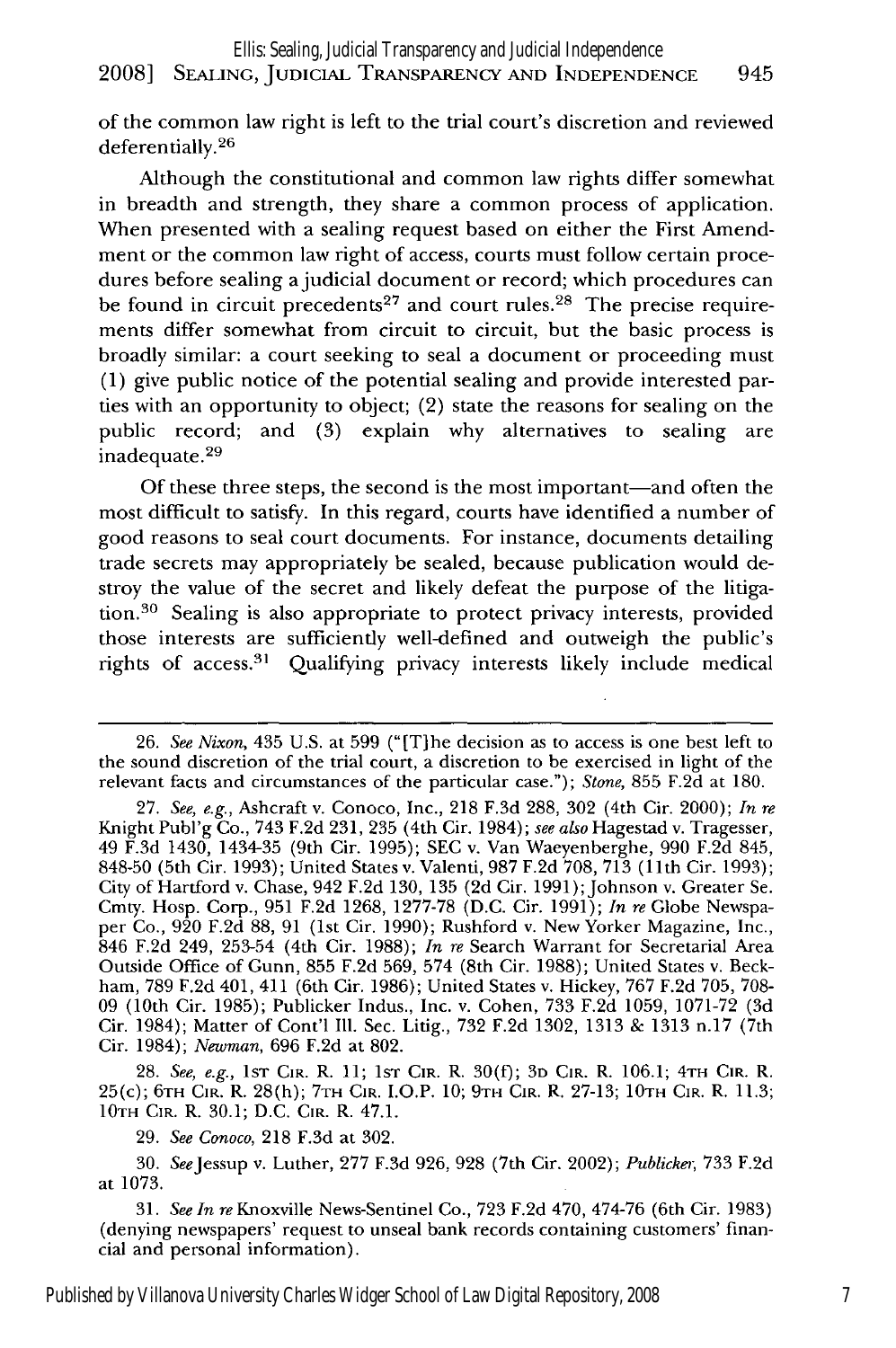records,<sup>32</sup> personal financial information<sup>33</sup> and social security information;<sup>34</sup> a minor's personal information also falls in this category.<sup>35</sup> In criminal cases, sealing is often required by rule or statute. For instance, given the long-recognized importance of secrecy in grand jury proceedings, materials relating to such proceedings are kept secret pursuant to Rule 6 of the Federal Rules of Criminal Procedure. 36 Similarly, matters affecting national security must often be sealed pursuant to the Classified Information Procedures Act (CIPA) **37** or pursuant to the assertion of the Executive Branch's common law privilege. <sup>38</sup>

Perhaps more pertinent given the focus of this Article is a listing of those reasons that do not justify sealing. A common, although not always explicit, reason proffered for sealing is a party's fear of embarrassment. It is pellucidly clear that this reason cannot justify sealing; the public's rights of access should never be outweighed by the risk of embarrassment or harm to reputation.<sup>39</sup> Nor should a document be put under seal merely because the parties jointly request or agree to the sealing.<sup>40</sup> And, of course, it is not enough simply to cite a legitimate reason to seal documents; the party seeking the seal must establish a connection between the document the party seeks to seal and the reason he or she gives for sealing  $it.<sup>41</sup>$ 

The case law concerning sealing procedures is fairly well-developed.<sup>42</sup> Similarly, the constitutional and common law rights of public access are well-established, and common procedures for balancing these rights

32. *See* Webster Groves Sch. Dist. v. Pulitzer Publ'g Co., 898 F.2d 1371, **1376- 77** (8th Cir. 1990).

33. *See In re* Boston Herald, Inc., 321 F.3d 174, **190** (1st Cir. 2003).

34. *See* Earle v. Aramark Corp., 247 F. App'x 519, 525-26 (5th Cir. 2007).

35. *SeeJessup,* 277 F.3d at 928.

36. *See* Douglas Oil Co. of Cal. v. Petrol Stops Nw., 441 U.S. 211, 218-19 (1979); Wash. Post v. Robinson, 935 F.2d 282, 290-92 (D.C. Cir. 1991); United States v. Haller, 837 F.2d 84, 87-88 (2d Cir. 1988).

37. 18 U.S.C. app. 3 §§ 1-16 (2000 & Supp. 2003, 2005). For a description of the application of CIPA in a specific context, see *United States v. Rosen,* 520 F. Supp. 2d 786, 790 (E.D. Va. 2007). CIPA represents a Congressional determination that the government's interest in secrecy for certain matters outweighs the public's right of access.

38. *See* United States v. Reynolds, 345 U.S. 1, 6-7 (1953); *see also* Rosen, 520 F. Supp. 2d at 809 (discussing application of *Reynolds* privilege).

39. *See* Brown & Williamson Tobacco Corp. v. FTC, 710 F.2d 1165, 1179 (6th Cir. 1983) ("Simply showing that the information would harm the company's reputation is not sufficient to overcome the strong common law presumption in favor of public access to court proceedings and records.").

40. *See* Baxter Int'l, Inc. v. Abbott Labs., 297 F.3d 544, 546 (7th Cir. 2002) ("Despite these principles, the parties' joint motion made no effort to justify the claim of secrecy. It was simply asserted, mostly on the basis of the agreement **....** That won't do.").

41. *See* Kamakana v. City of Honolulu, 447 F.3d 1172, 1184 (9th Cir. 2006) ("Simply mentioning a general category of privilege, without any further elaboration or any specific linkage with the documents, does not satisfy the burden.").

42. For a further discussion of the case law, see *supra* note 27.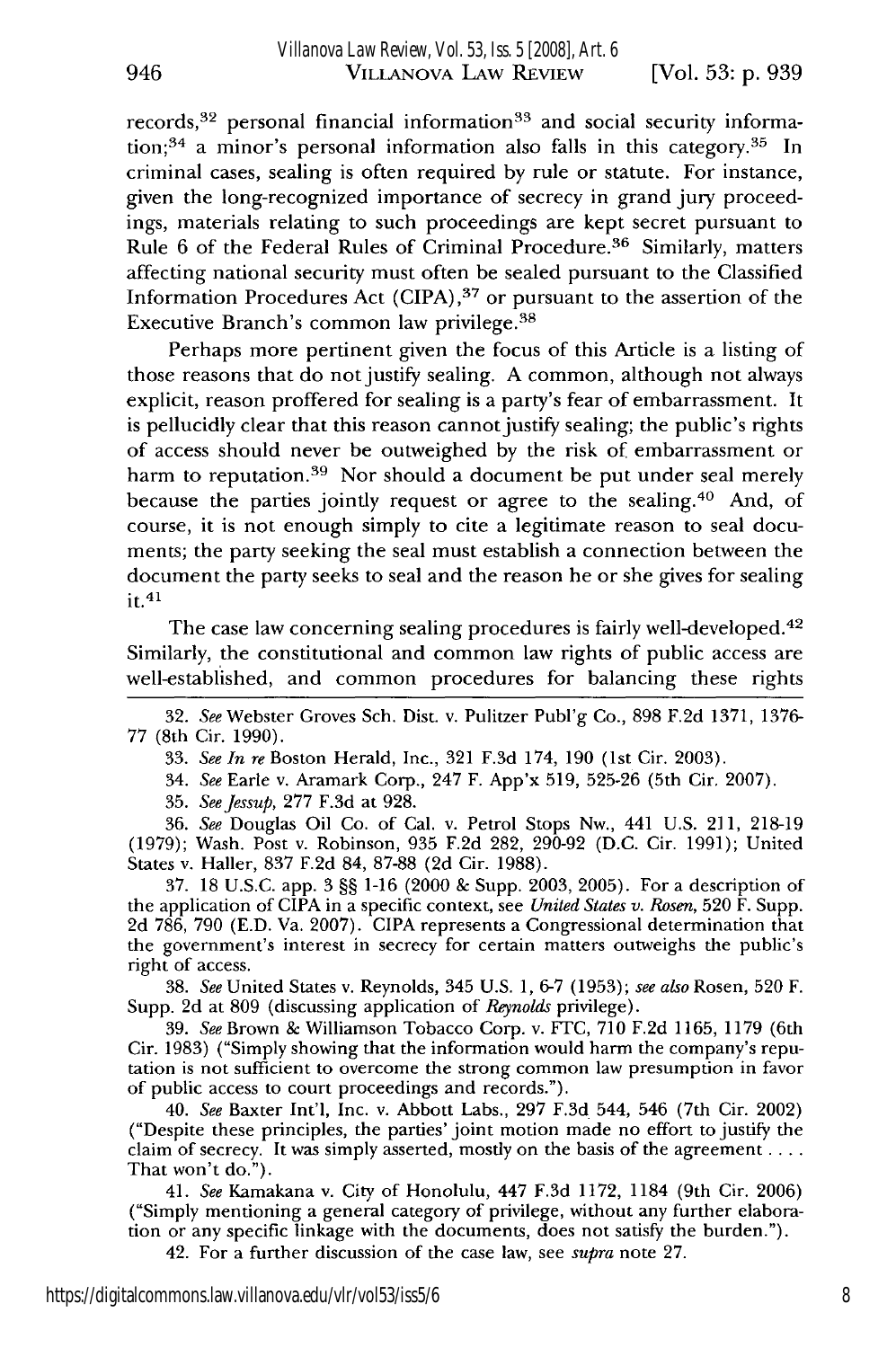against the occasional need for secrecy or discretion have been widely adopted. $43$  In essence, there is widespread agreement among the courts regarding the sorts of interests that may outweigh the public's right of access. Given this legal landscape, it is appropriate now to consider what further steps might be taken to ensure that sealing is minimized, transparency maximized and judicial independence thereby enhanced.

III.

1. To begin with, no case, whether civil or criminal, should be litigated entirely under seal. This point is well established in our jurisprudence, and in English jurisprudence before the American Revolution. As Justice Black wrote in *In re Oliver,*

Counsel have not cited and we have been unable to find a single instance of a criminal trial conducted in camera in any federal, state, or municipal court during the history of this country. Nor have we found any record of even one such secret criminal trial in England since abolition of the Court of Star Chamber in 1641  $\ldots$ <sup>44</sup>

The same should hold true in civil trials. My imagination is no doubt poverty-stricken, but I can think of no sound reason that would justify placing a civil case entirely under seal, and placing a criminal case entirely under seal would plainly violate various constitutional strictures.<sup>45</sup> There are often, of course, very good reasons to place portions of the litigation record under seal, but to place the entire matter under seal removes the case from the possibility of public scrutiny.

Placing a matter entirely under seal is the antithesis of judicial transparency, and it has two principal pernicious effects. First, it immunizes the proceedings from the public scrutiny that is necessary to sustain the judiciary's legitimacy. It is the place of the judiciary to interpret and apply the law, and federal judges, by virtue of their independence, are free to the greatest possible extent from the pressures of public opinion and political interference in carrying out this task. But it remains the duty of a

<sup>43.</sup> *See id.*

<sup>44. 333</sup> U.S. 257, 266 (1948).

<sup>45.</sup> It has been suggested that a worthy candidate for complete sealing is a False Claims Act (FCA) case that is non-suited by a relator, with the government's approval, before the government has determined whether to intervene and prosecute the case. *See* 31 U.S.C. § 3730 (2000). In these circumstances, a relator typically wishes to have the matter remain under seal, so that his or her employer will not learn of the relator's action and perhaps retaliate in some way against the relator. Courts should resist the request for continued sealing of the record as the relator's proffered reason does not constitute good cause; the FCA prohibits such retaliation and provides an effective remedy. *See* § 3730(h). In these circumstances, courts should decline the request for complete sealing of the case. At the very least, courts should issue orders that disclose the existence of the FCA complaint and record the fact of the nonsuit.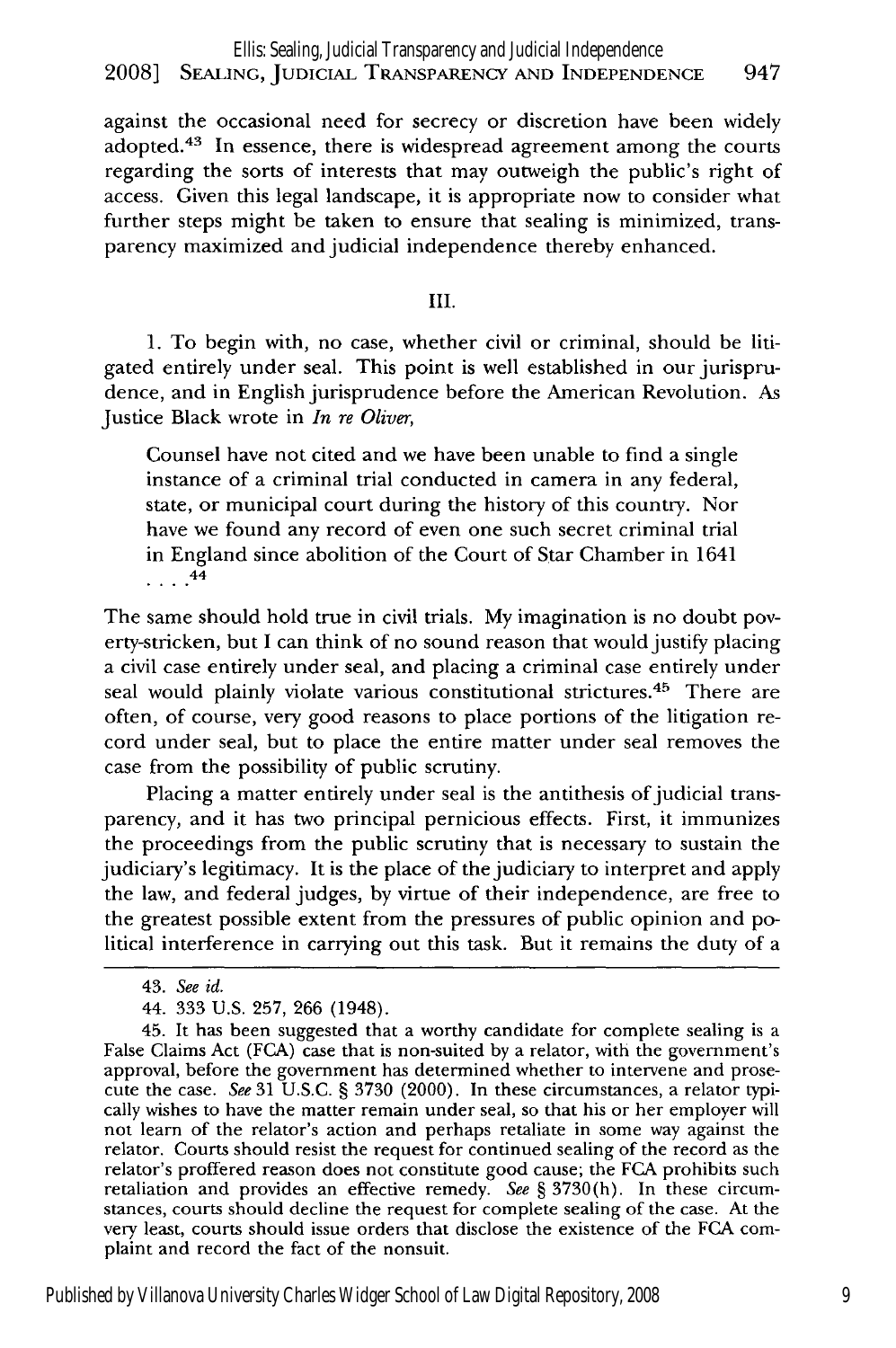948

watchful public to evaluate the judiciary's actions, and to amend the law when the judicial interpretation meets public disfavor. Obviously, the beneficent-even curative-effect of public scrutiny is impossible when judicial actions are hidden from view. And public scrutiny serves other important social functions by demonstrating that justice is being done. As Chief Justice Burger put it:

[T]he open processes of justice serve an important prophylactic purpose, providing an outlet for community concern, hostility, and emotion. Without an awareness that society's responses to criminal conduct are underway, natural human reactions of outrage and protest are frustrated and may manifest themselves in some form of vengeful "self-help," as indeed they did regularly in the activities of vigilante "committees" on our frontiers. <sup>46</sup>

Removing judicial proceedings from public view deprives the public of the vital opportunity to see whether justice is being done.

The second pernicious effect of sealing cases in their entirety is a corollary to the first: by depriving the public of the opportunity to see that justice is being done, secret judicial proceedings increase the risk of actual or perceived injustice. Experience shows that public scrutiny of judicial activity is necessary to prevent abuses of judicial power.<sup>47</sup> In addition, even if under seal trials do not in fact involve judicial abuses, secrecy encourages a perception of abuse, which in turn erodes public confidence in judicial institutions and ultimately will lead to attacks on, and erosion of, judicial independence.

Research conducted to date suggests that the number of cases placed entirely under seal is likely vanishingly small.<sup>48</sup> Yet the principles that militate against total sealing of cases apply with similar force to any request to seal court proceedings or records and with particular force where such

To the same effect, Judge Flaum's successor, Chief Judge Frank Easterbrook, in a February 22, 2007 letter to the Director of the Administrative Office of the United States Courts, reiterated Judge Flaum's concerns and proposed further inquiry into the frequency of entirely sealed cases. In response, the Committee on the Rules of Practice and Procedure established an Ad Hoc Committee to explore this issue and consider whether an appropriate federal rule of procedure on sealing should be promulgated. I serve on that Committee, which, with the able assistance of the Federal Judicial Center, is undertaking a study to determine the extent of the practice of sealing entire cases within the federal justice system.

<sup>46.</sup> Richmond Newspapers, Inc. v. Virginia, 448 U.S. 555, 571 (1980).

<sup>47.</sup> *See In re* Oliver, 333 U.S. at 270.

<sup>48.</sup> Thus, my district-the Eastern District of Virginia-reports that a search discloses no completely sealed cases in this district. Yet, some instances of completely sealed cases clearly exist elsewhere. SeeJamie Satterfield, *Monicer Fighting Federal Court Ban,* KNOXVILLE **NEWS-SENTINEL,** Mar. 7, 2008, at 1 (reporting under seal proceedings barring Tennessee lawyer from practicing before federal courts). Interestingly, two Seventh Circuit judges have recently expressed concern that courts may be imprudently sealing entire cases. Then-Chief Judge Joel Flaum, in a June 13, 2006 letter to the chair of the Committee on the Rules of Practice and Procedure, expressed concem regarding the complete sealing of cases.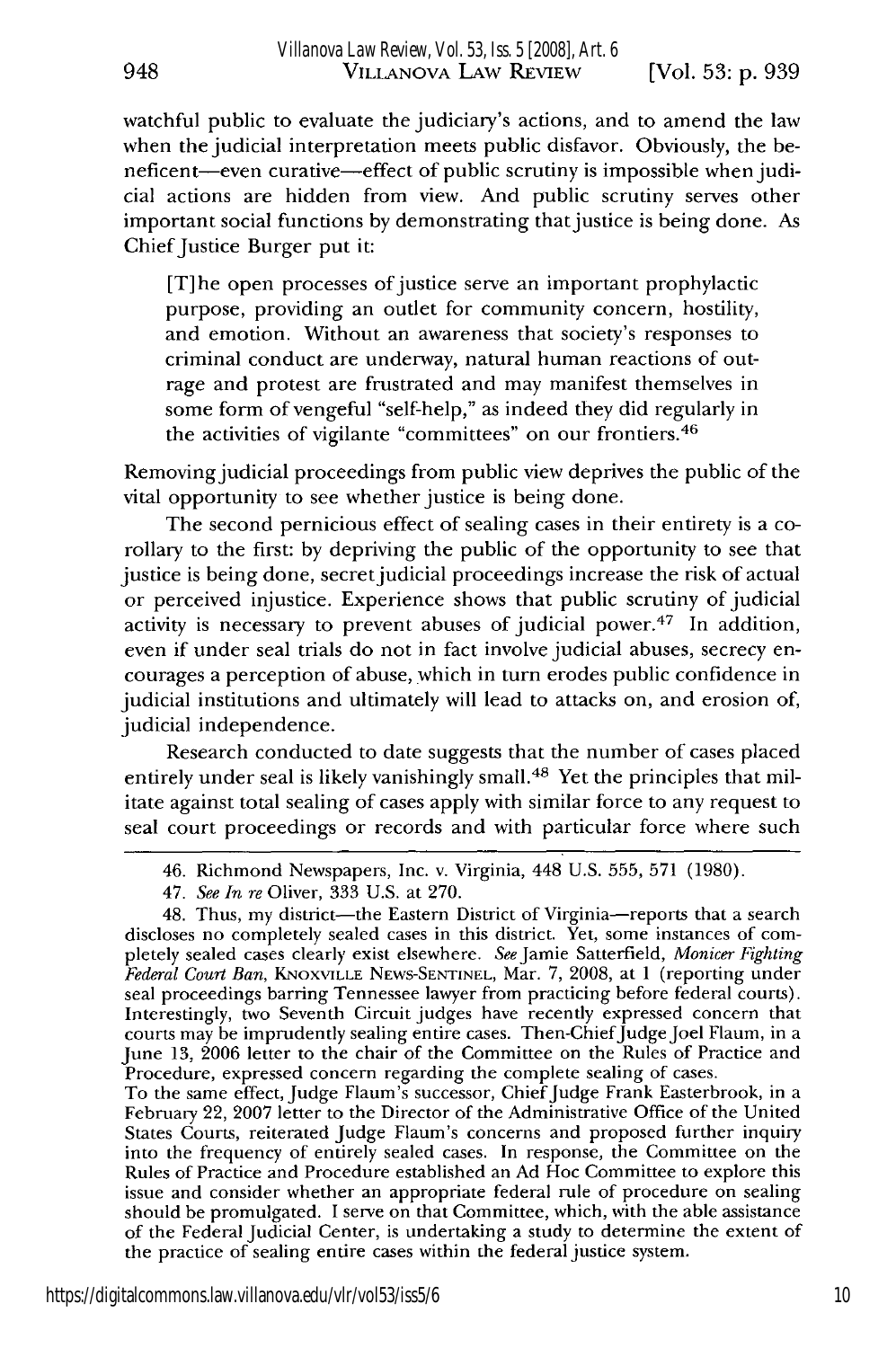#### 2008] **SEALING,** JUDICIAL TRANSPARENCY **AND INDEPENDENCE** 949 Ellis: Sealing, Judicial Transparency and Judicial Independence

requests are cumulative. It is of vital importance, therefore, that courts confronted with requests to seal records keep in mind the tension between sealing court records and maintaining a transparent and just judiciary.

2. Second, documents should not be placed permanently under seal. Permanent sealing is both pernicious and unnecessary. It is pernicious for all the reasons already canvassed that counsel against secrecy in court proceedings, including the potential for this practice to conceal abuses by judges or parties-indeed, even providing an incentive for such abuses. Further, where the participants in certain court proceedings, including the judge, know the proceedings will be permanently sealed from public scrutiny, they may feel less restrained in their conduct, knowing that they will not be held to account publicly for their actions.

Permanent sealing is as unnecessary as it is pernicious. As discussed previously, courts have recognized relatively few interests that justify curtailing the public's First Amendment and common law rights of access. Each of these interests is limited in its duration or applicability, and although the specific duration is often unknown at the time of sealing, no legitimate interest warrants perpetual protection. Sealing of trade secrets illustrates this point. A trade secret is entitled to protection only as long as **it** remains a trade secret.49 Once the information has entered the public domain, the justification for sealing documents detailing that information disappears.

In sum, the duration of a requested seal is no less important than its scope. If records are to be placed under seal, the seal should continue only as long as reasonably necessary in light of the reasons that originally warranted sealing. Where, as may sometimes occur, the proper duration of a seal cannot be accurately forecasted at the time of sealing, then transparency requires that a court periodically reevaluate the reasons for a seal to determine whether the seal continues to be justified.

When a matter is placed under seal in the early phases of litigation, it is prudent to reevaluate the seal as the litigation proceeds through later stages, including, for instance, at the start of trial and following judgment. And where sealing is appropriate even after litigation has concluded, courts should incorporate into sealing orders a sunset provision requiring the party or parties seeking the sealing to appear after some period of time-perhaps three years or five, depending on the circumstances-to establish that continuing the seal is appropriate. In short, every order sealing records should explicitly limit its own duration or, alternatively, require the party seeking protection to reappear and reestablish the necessity of the seal. This simple mechanism will ensure that materials requiring protection from the public's rights of access are maintained under seal-but only as long as necessary, and no longer.

3. Finally, except where otherwise required by law, every decision to place materials under seal should be reflected in the public record, typi-

<sup>49.</sup> See Economic Espionage Act of 1996, 18 U.S.C. § 1839(3) (2000).